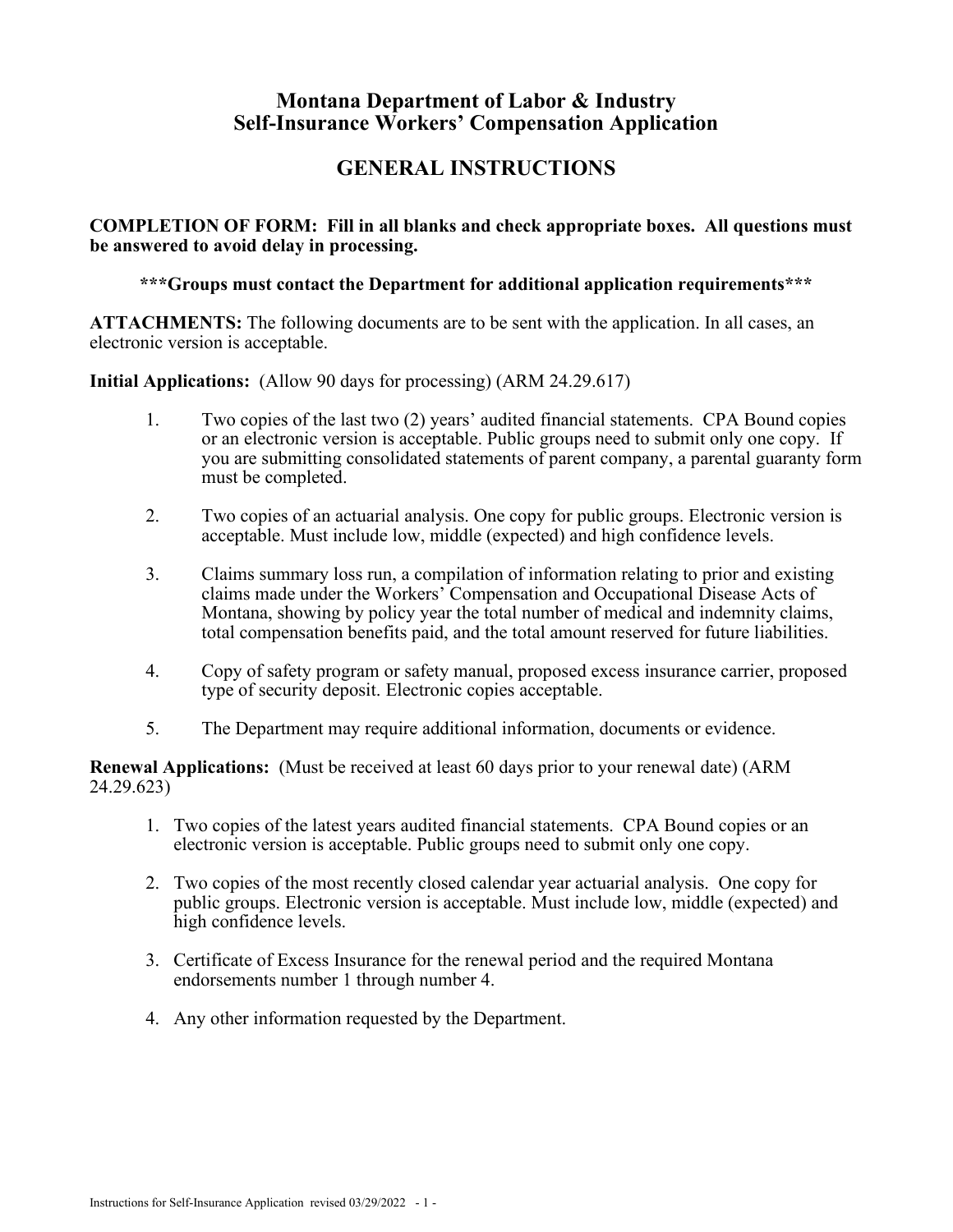# **MONTANA SELF-INSURERS GUARANTY FUND**

With the exception of public entities, participation in the Montana Self-Insurers Guaranty Fund is a condition of the authority to self-insure. The Department will notify the Fund of your application for self-insurance. The Department and the Fund will exchange information regarding financial statements, security deposits, excess insurance, etc. Please contact:

#### **Montana Self-Insurers Guaranty Fund**

Janet Bastian, Executive Director 519 Pleasant Street Miles City, MT 59301 (406) 234-1420 [guarantyfund@montanahealthnetwork.com](mailto:guarantyfund@montanahealthnetwork.com)

# **Page 1 of Application Form**

#### NAME OF COMPANY

• Provide the name, address, and date established of the company applying for self-insurance privileges. If the applicant submits its parent's consolidated financial statements or its parent will guarantee Montana liabilities under the company's self-insurance program, provide the name, address, phone, and date established of the parent.

#### MONTANA OPERATIONS

- List the legal name, total number of employees, and nature of business for *each location* in Montana being included under the self-insurance program.
	- o Self-Insured Groups *provide a list of your members* being included under the selfinsurance program.
	- o *Total employees'* means the total number of individuals employed by your business at any time during the last calendar year. This includes full time, part time, and volunteer employees, *not just FTE* positions.

#### MONTANA PAYROLL SUMMARY

• Provide the gross Montana annual payroll figures and the *actual employee count* (including part-time employees) for the preceding calendar year. Wages are defined under 39-71-123, MCA.

# COMPANY OFFICIALS

- List the company officials to contact regarding self-insurance privileges.
- List the company officials to contact regarding Montana operations.

# **Page 2 of Application Form**

# **ACCIDENT AND CLAIM SUMMARY**

#### CLAIMS REPORTING

• Please indicate which 12-month period is being used to report the claim information on this page. Also indicate the beginning and ending dates of this year.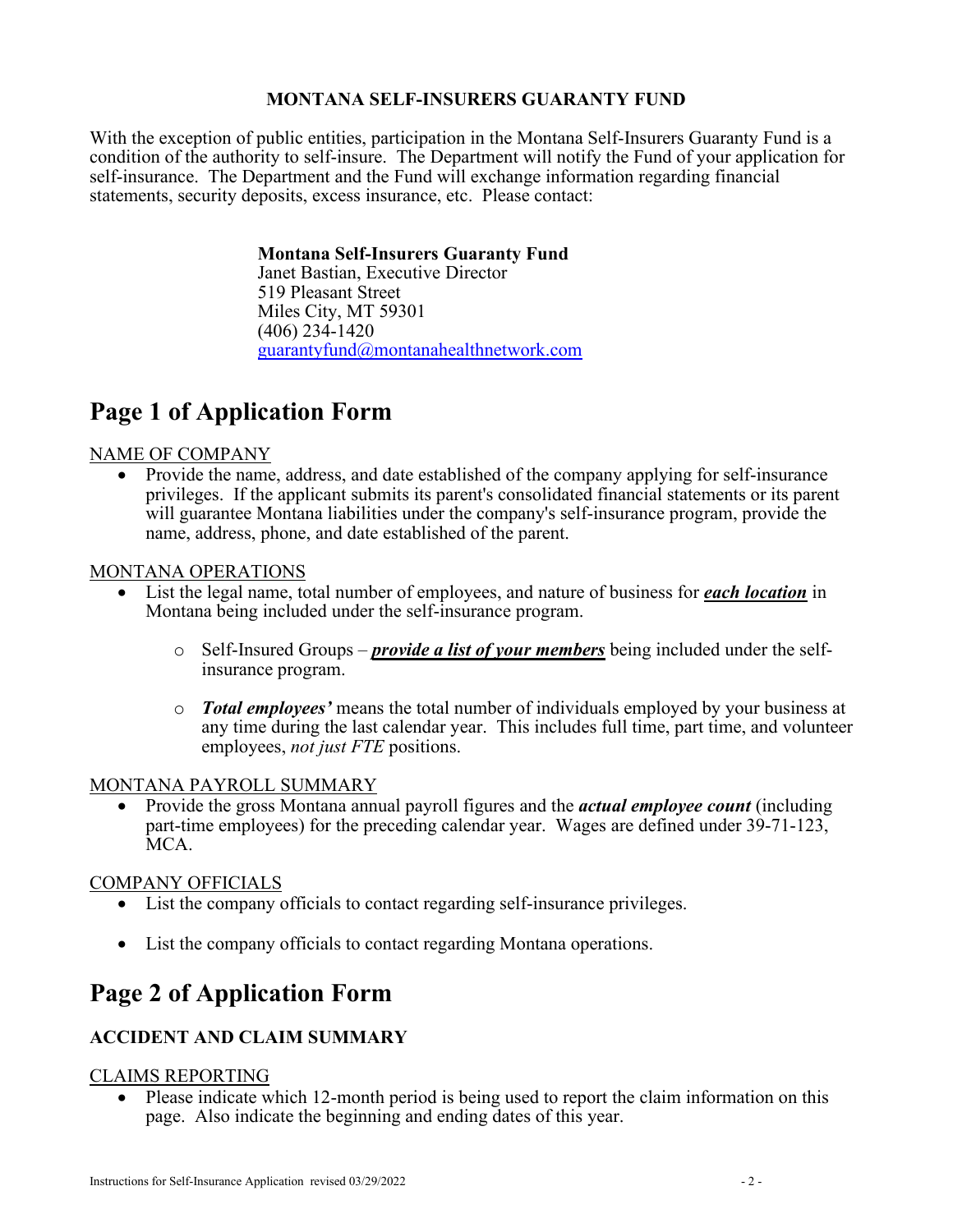#### ACCIDENTS BY YEAR (open & closed)

• Provide the number of accidents by benefit classification (i.e., medical only, lost time, or fatal) for the preceding five policy years. This information is used to calculate occupational injury rates for industry comparison purposes. **Report all accepted and denied claims.**

### ALL CLAIMS BY YEAR (open & closed)

- Provide the total benefits paid to date for claims incurred during each claim year shown on page 2 (line 1). All prior years include those open claims incurred prior to the last year reported on this form.
- Provide the estimated amount of future liability based on lifetime of the claims, but not paid and without including IBNR (incurred but not reported), as of the end of the most recent claim year (line 2). All prior years include those **open** claims incurred prior to the last year reported on this form.
- Provide the **total** incurred liability, without including IBNR (incurred but not reported), for each of the past five policy years, updated as of the most recent year-end (line 1 plus line 2). (Total payments made  $+$  unpaid reserves  $=$  total incurred liability.)
- Expected recoveries should be indicated in the year in which they were received.

#### THREE-YEAR AVERAGE

• Calculate the average incurred liability for three claims years, **omitting the current year**.

### TOTAL ESTIMATED UNPAID LIABILITY

• Provide the estimated undiscounted total unpaid liability on all self-insured Montana workers' compensation and occupational disease claims. This figure includes those open claims incurred before 7/1/89 and claims incurred after 7/1/89, the inception date for the Montana Self-Insurers Guaranty Fund. "Total claims" should equal the total of all years reported under unpaid reserves without IBNR (line 2).

#### TOTAL CASH PAID

- Provide the total gross payments made for all claims during the last calendar year broken down by indemnity, medical, and other. The total amount should equal all the checks written for workers' compensation in Montana in the last calendar year. **These figures should reconcile to the quarterly expenditure reports submitted to the Department.**
- Provide the medical payments in excess of \$200,000 per claim.

# **Page 3 of Application Form**

# **CLAIMS EXAMINER INFORMATION**

• Montana is a resident claims examiner state. A self-insurer must designate at least one claims examiner maintaining an office in Montana. The claims examiner must have authority to accept and deny claims, issue compensation checks, and settle claims. Provide the name, address, phone number, and e-mail address of the designated Montana claims examiner.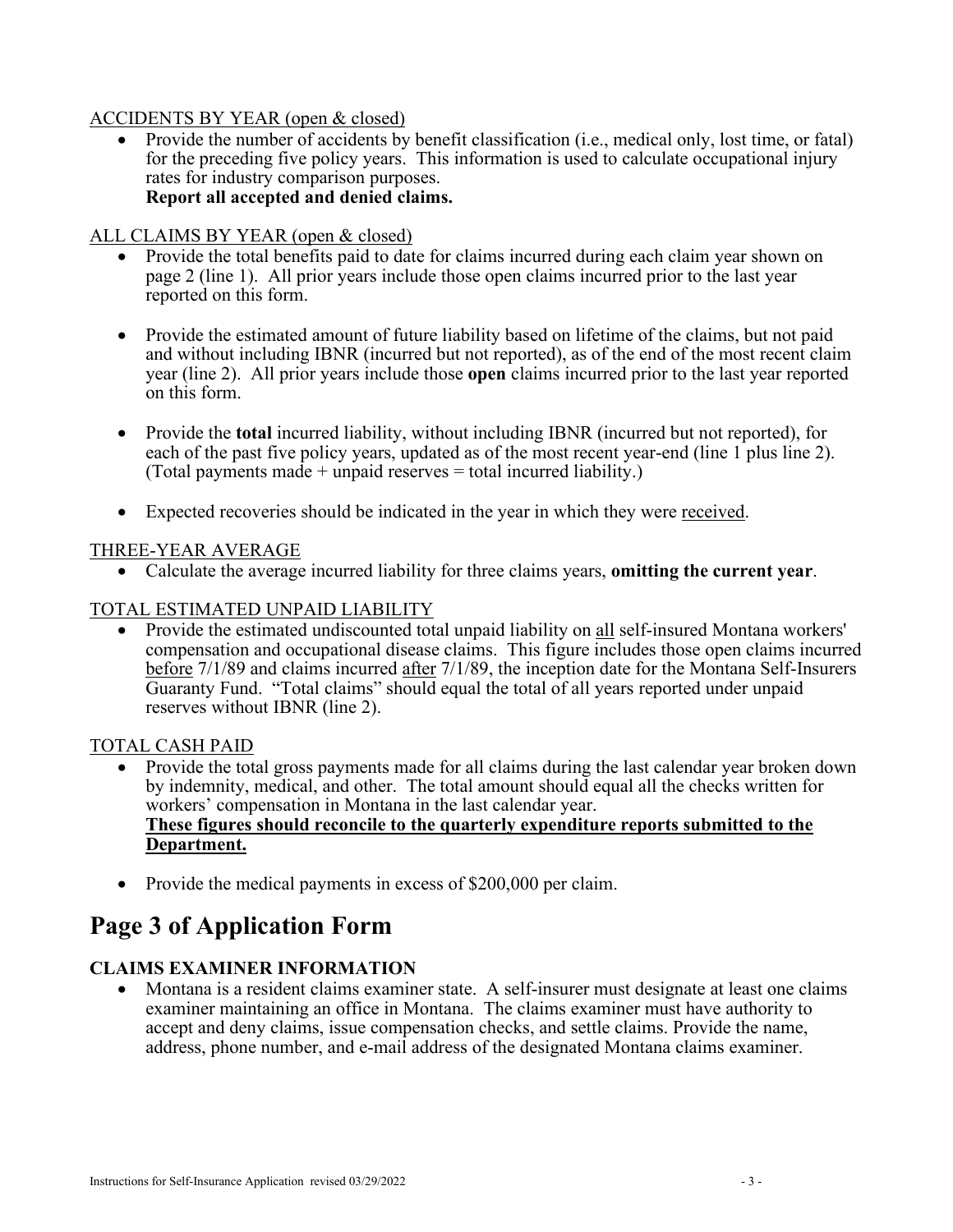# **SECURITY & EXCESS INSURANCE INFORMATION**

#### **Security Deposit:**

Initial Applicants:

- Complete the section for the type of security deposit you will provide Surety Bond, Letter of Credit, Government Bond, or Certificate(s) of Deposit. (ARM 24.29.610 & 611)
- A deposit is required for the first three years of operating as a self-insured employer. The minimum deposit will be the greater of \$250,000 or the average incurred liability for the past three years. (ARM 24.29.610 & 611)

Renewal Applicants:

• Complete the section for the type of security you have on deposit with the Department. Continue on separate sheet if necessary.

#### **Excess Insurance:**

- Provide the carrier name, self-insured retention (SIR), policy period, and limits on your specific and aggregate excess insurance policies. The specific excess policy limit must be statutory. The Department requires a copy of the excess insurance policy, and evidence of endorsements #1-4. (ARM 24.29.616)
	- o Change in excess insurance policy

The Department operates on the assumption that when a self-insured employer changes insurance carrier, the self-insurer will retain the same or comparable insurance coverage. Whenever a self-insured employer changes insurance carrier, the Department needs a copy of the entire new excess policy. **Approval is needed in all cases since not all excess carriers are allowed.** If any of the limits or SIR levels change, the Department must approve these changes *prior to* the effective date of the policy. (ARM 24.29.628)

o Montana endorsements #1-4 (ARM 24.29.616)

The required Montana endorsements #1 (insolvency), #2 (cancellation), #3 (commutation), and #4 (late claim reporting penalty waiver) must be added to the specific excess workers' compensation policy. The Montana endorsements are not part of a standard work comp policy, and the insurance carrier must manually add these endorsements to the policy. The endorsements are for self-insured policies only, and the endorsements may be found on our website.

# **Page 4 of Application Form**

# **ELECTION AND CERTIFICATION**

• Authorized directors, officials, officers, owners, or partners must sign and date the application. Include the telephone number(s) of the signatories.